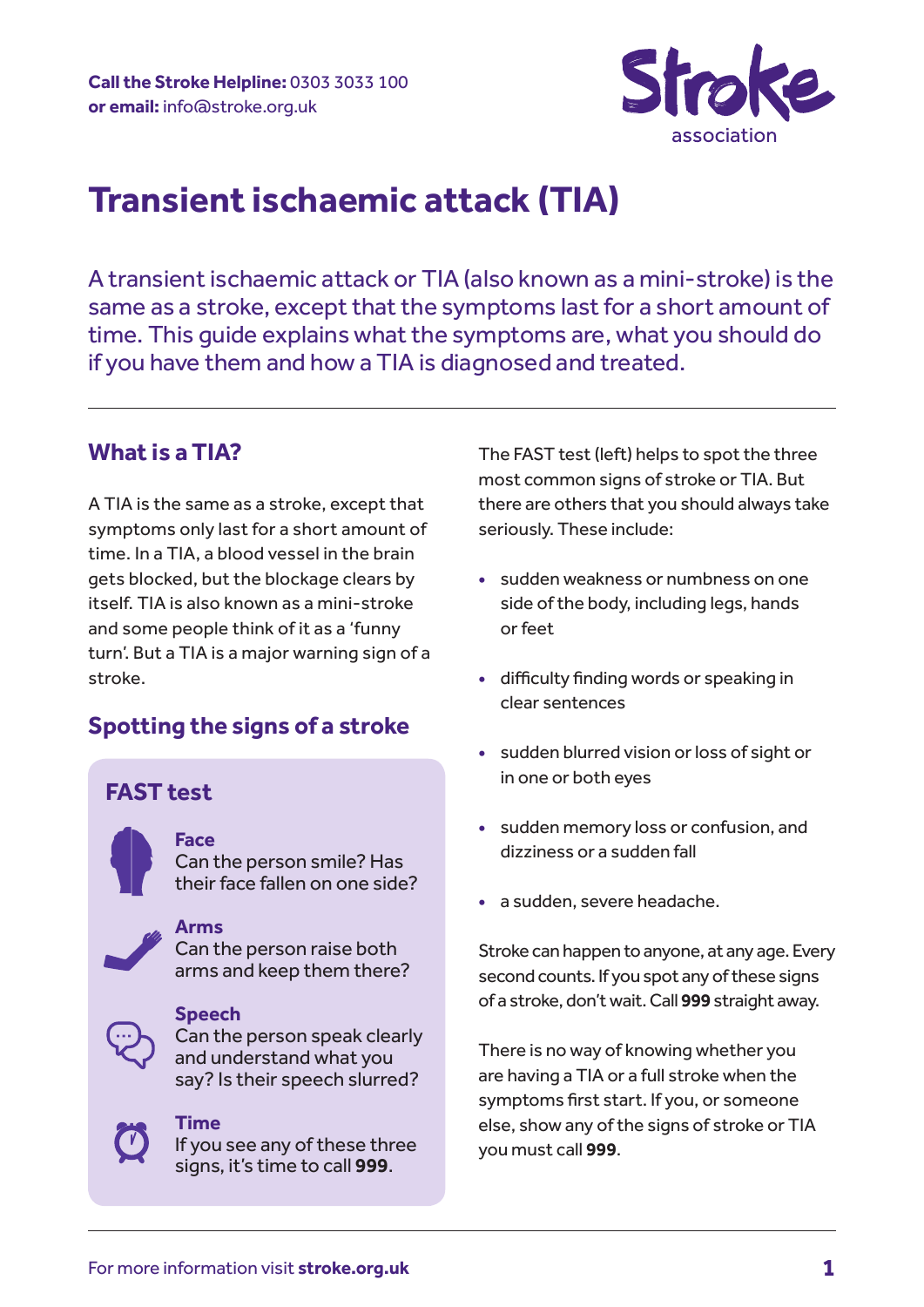If you think you have had a TIA some time in the past and have not yet sought medical attention, see your GP urgently.

Some of these symptoms can be caused by other things such as low blood sugar, a migraine, an inner ear problem or a seizure. However, you cannot be sure of the cause until your symptoms are investigated by a doctor.

# **What causes a TIA?**

Like a stroke, a TIA is caused by a blockage cutting off the blood supply to part of your brain. The only difference when you have a TIA is that the blockage is temporary – it either dissolves on its own or moves, so that the blood supply returns to normal and your symptoms disappear.

The blockage is usually a blood clot, although rarely it can be caused by other things, such as a piece of fatty debris or an air bubble in your blood stream.

Blood clots may form in areas where your arteries have become narrowed or 'furred up' by fatty deposits. This process is called atherosclerosis. If you have a heart condition, such as atrial fibrillation, blood clots can form in the heart and move up into your brain.

Some strokes and TIAs are caused by small vessel disease, which involves damage to the tiny blood vessels within the brain. Deposits collect in the blood vessels, causing them to thicken. If they become completely blocked, this can lead to a stroke or TIA. Symptoms of a TIA can sometimes be caused by bleeding in your brain (called a haemorrhage), but this is unusual.

Sometimes people have a TIA that affects their vision. This can happen when a blood vessel leading directly to your eye becomes blocked and causes a temporary loss of vision. This is sometimes called amaurosis fugax or transient monocular blindness. People often describe it as feeling like a curtain has fallen over one eye. It can also happen when the visual parts of your brain are affected, leading to vision loss in one or both eyes, or on one side, or double vision.

# **How is a TIA diagnosed and treated?**

# **Initial assessment**

A TIA is diagnosed with a medical examination, and in many cases a brain scan. Reasons why you might be offered a brain scan include:

- **•** it is suspected that the TIA is caused by a haemorrhage
- **•** the doctor needs to determine the position of the TIA in the brain
- **•** the symptoms have been prolonged and therefore a stroke rather than TIA is suspected
- **•** another cause for your symptoms other than TIA is suspected
- **•** you are taking anticoagulants.

If you have a suspected TIA you should either be referred straight away to a TIA clinic or seen by a stroke specialist. In most cases you should see a stroke specialist within 24 hours.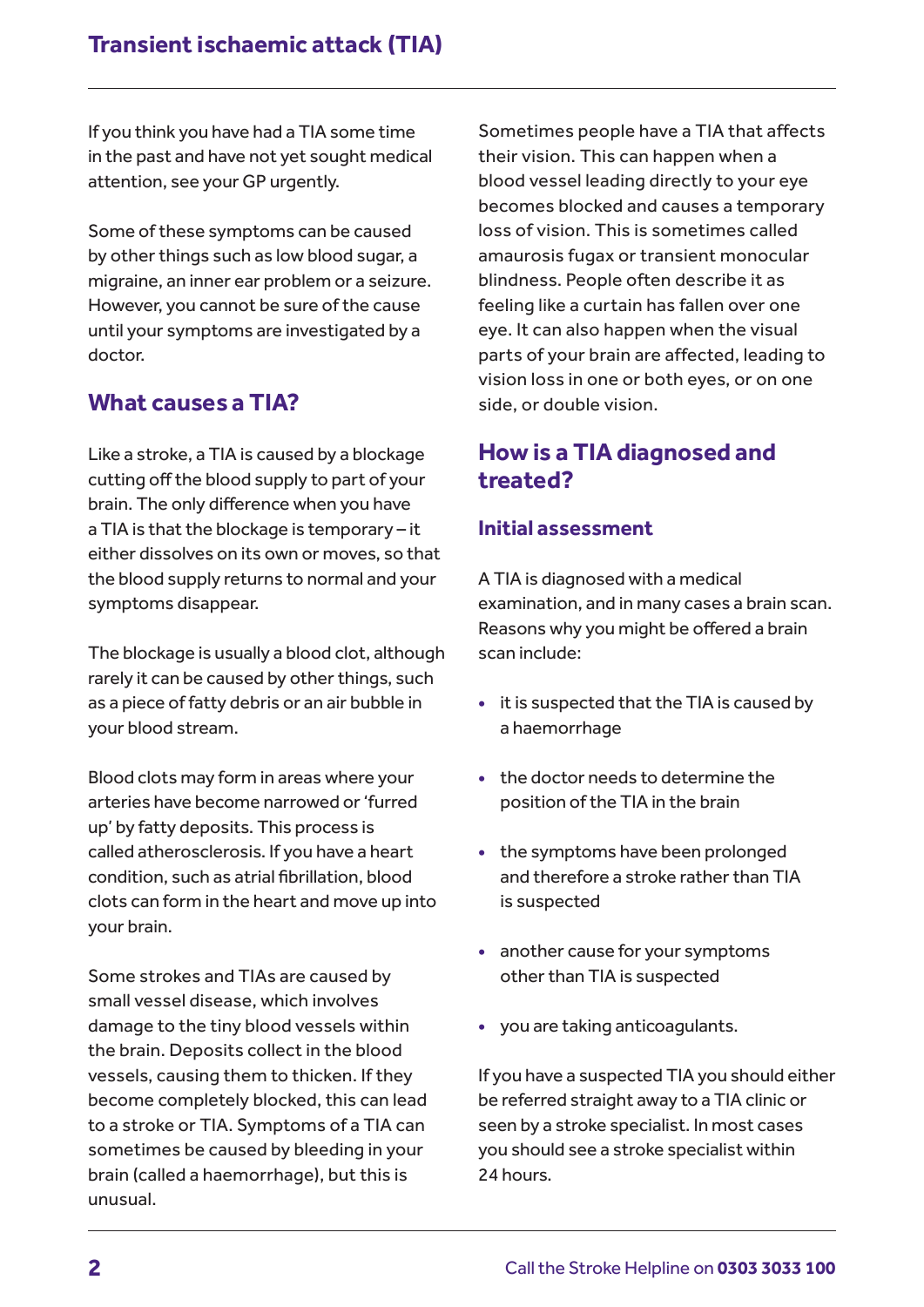Everyone who has a TIA is at an increased risk of stroke, so it's important to ask your doctor to explain your own risk, and what you should do to reduce it. As many as four out of five strokes can be prevented after TIA if the correct tests and treatments are carried out. For information and practical tips on reducing your risk of a stroke, read our guide L14, *How to reduce your risk of a stroke*.

# **Treatments to reduce your risk**

It is likely that the doctor will give you aspirin to take until you see a stroke specialist. This will help to prevent blood clots forming.

### **Assessment with a specialist**

Usually you will be referred to a consultant neurologist (a doctor who specialises in conditions that affect the brain and spine), or a consultant stroke specialist for further assessment. Many hospitals and some GP surgeries have specialist TIA or stroke clinics, so you may be referred to one of these.

If the specialist suspects that you have had a TIA or perhaps that your symptoms are caused by something else he or she may want you to have a brain scan. You will either have a computed tomography (CT) scan or a magnetic resonance imaging (MRI) scan. Both of these produce pictures of your brain and will help doctors to rule out other causes of your symptoms.

You may also be offered some of the following tests and checks:

- **•** electrocardiogram (ECG): checks the heartbeat
- **•** Doppler ultrasound: checks for blockages and narrowing of the neck arteries
- **•** blood pressure measurement.

Your blood will be checked for:

- **•** blood clotting
- **•** blood sugar
- **•** cholesterol levels.

If you are diagnosed with a TIA your specialist should talk to you about the factors that are increasing your risk of stroke and what you can do about them. This may mean taking medication or making changes to your lifestyle, such as stopping smoking, exercising more and drinking less alcohol, or both.

In some clinics you may also see a clinical nurse specialist who can give you further advice. You should be offered a follow-up assessment if you need it.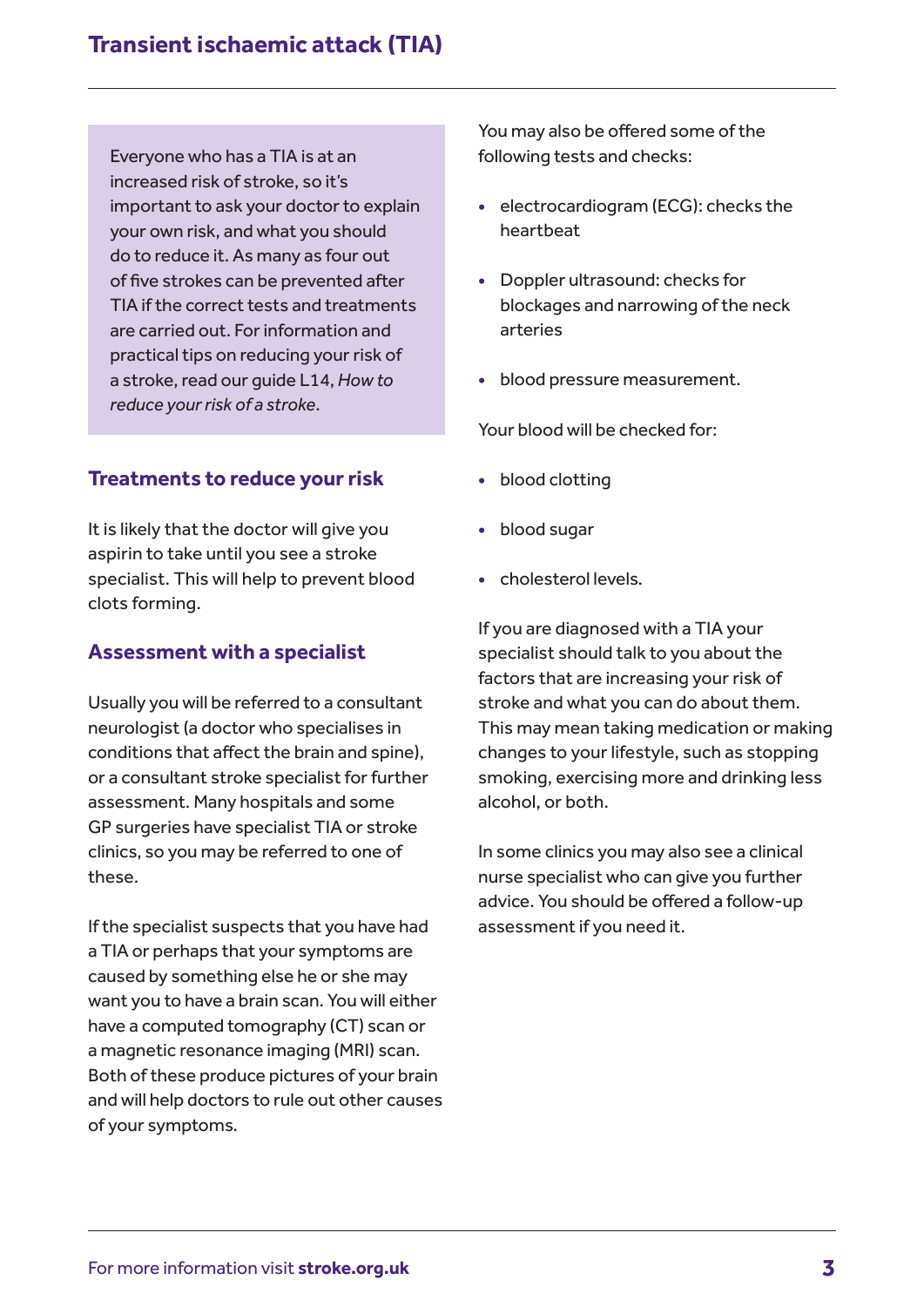# **What impact will this have on my life?**

Although the physical symptoms usually disappear quickly, the impact of a TIA can last much longer.

With the right treatment you should start to feel back to normal quickly and you won't have any lasting effects. If you do notice ongoing problems, such as muscle weakness or effects on your memory, understanding or speech, you need to go to your GP.

Although your TIA shouldn't have a lasting impact on the things you do day-to-day, by law you will have to stop driving for at least one month. Anyone who has had a stroke or TIA has to stop driving immediately, but for many this is just temporary. You do not have to tell the DVLA (or DVA in Northern Ireland), and if your doctor is happy that you have made a good recovery and there are no lasting effects after one month, you can return to driving. The rules for drivers of lorries, buses and coaches are stricter and they are required to tell the DVLA/DVA immediately, and must not drive for one year.

If you have had more than one TIA within a month, you will need to wait for at least three months before you can drive again and you will have to surrender your licence temporarily, until you are considered fit to drive by your doctor. Our guide F02, *Driving after stroke* can tell you more. See *Where to get help and information* later in this guide for details of how to get a copy.

For many people it's the emotional impact of a TIA that lasts the longest. Shock and anger at what has happened, fear of another TIA or stroke, and worry about the effect

it may have on your job or relationships are all natural emotions that many people experience.

It can help to talk to someone who understands. Our Stroke Helpline can offer advice and support, whether it is practical information you're looking for or just someone to listen.

You can also visit our online discussion forum TalkStroke. This is an online community for anyone who has been affected by stroke, where you can share your experiences or concerns, ask questions and receive advice and encouragement from people in similar situations. Take a look at **stroke.org.uk**.

# **Will I have a stroke if I've had a TIA?**

A TIA is a sign that there is a problem with the blood supply to part of your brain, so anyone who has had a TIA is at an increased risk of stroke. The risk is greatest in the days after the TIA, and about half of all strokes that follow a TIA will happen in the first 24 hours, so urgent assessment is essential. One in 12 people who have had a TIA could have a stroke within a week after a TIA.

If your TIA is urgently investigated and the likely causes are treated, your risk of having a stroke can be dramatically reduced.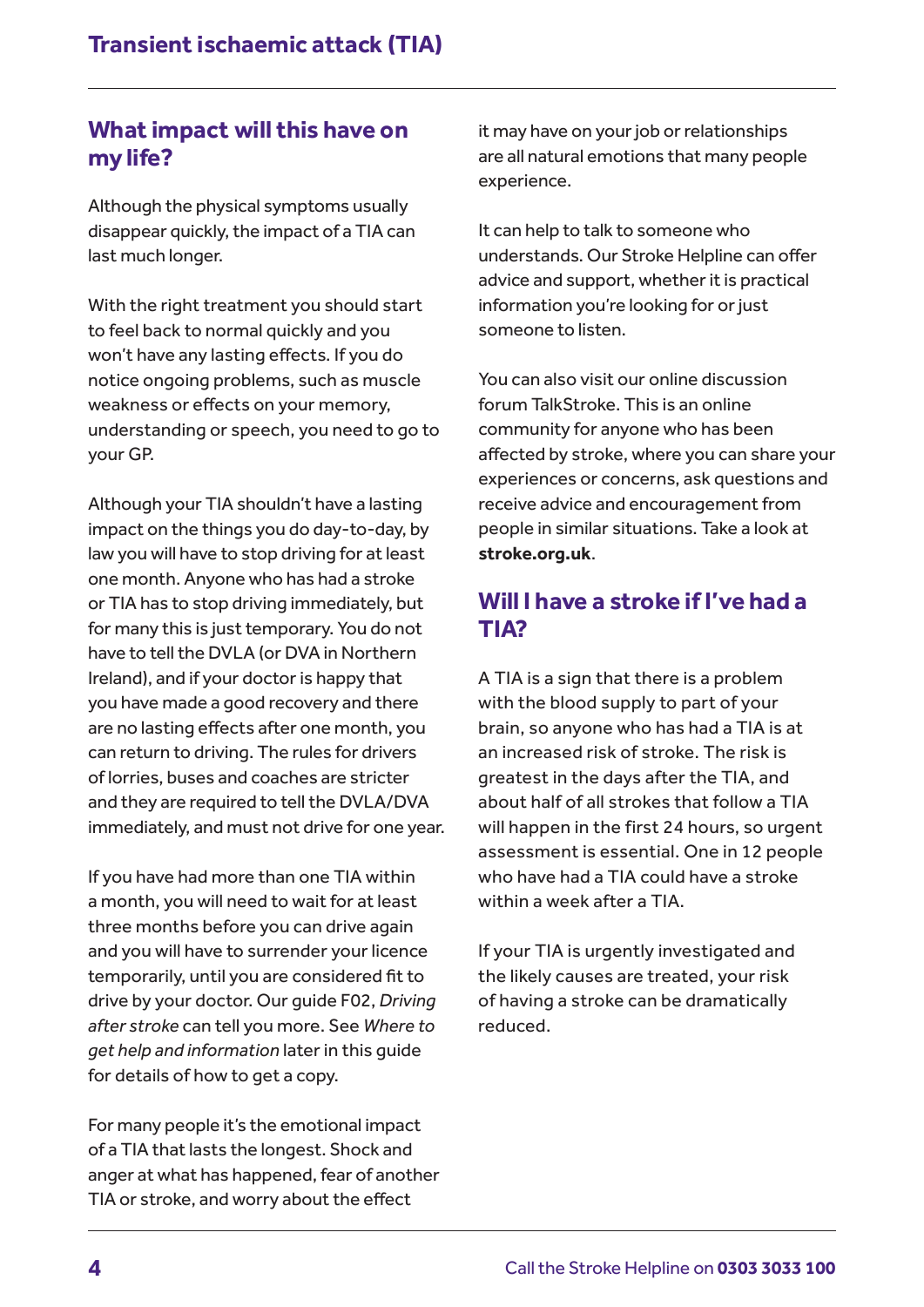# **What can I do to reduce my risk of having another TIA or stroke?**

Understanding what factors caused your TIA will help you know how you can reduce your risk of having a stroke, or of another TIA. When you have a TIA, doctors check you for any health conditions linked to stroke. If you have any of these conditions, you will be treated to lower the risk of another attack. These health conditions include:

- **•** high blood pressure
- **•** atrial fibrillation (irregular heartbeat)
- **•** diabetes
- **•** high cholesterol.

One of the best ways to reduce your risk is to carry on with any treatment you are given.

You should be given advice about other ways of reducing your risk of another TIA or stroke. Some people need to lose weight, exercise more, give up smoking or drink less alcohol. All of these actions can also help to manage other health conditions and will often make you feel better.

If you have any questions or concerns about your medication, go back to your doctor or pharmacist and ask. Tell them if you are worried about side effects, as there will often be an alternative that you can take. Never stop taking your medication without talking to your doctor first.

Many people consider having a TIA as a 'wake-up call' and a sign that they need to make some lasting changes to their lifestyle. We have lots of information that can help you do this. Support is always available from your GP practice or local stop-smoking service to stop smoking, if this is relevant to you.

# **Remember...**

A TIA is the same as a stroke, except that the symptoms last for a short amount of time.

Just like a stroke, a TIA is a medical emergency. If you, or someone else, show any signs of stroke you must call **999**.

A TIA is a sign that there is a problem and you are at risk of having a stroke that could cause you considerable harm.

The risk of stroke after a TIA is highest in the first days and weeks, and particularly the first 24 to 48 hours. Seek help urgently.

If you think you have had a TIA and have not sought medical attention, see your GP urgently.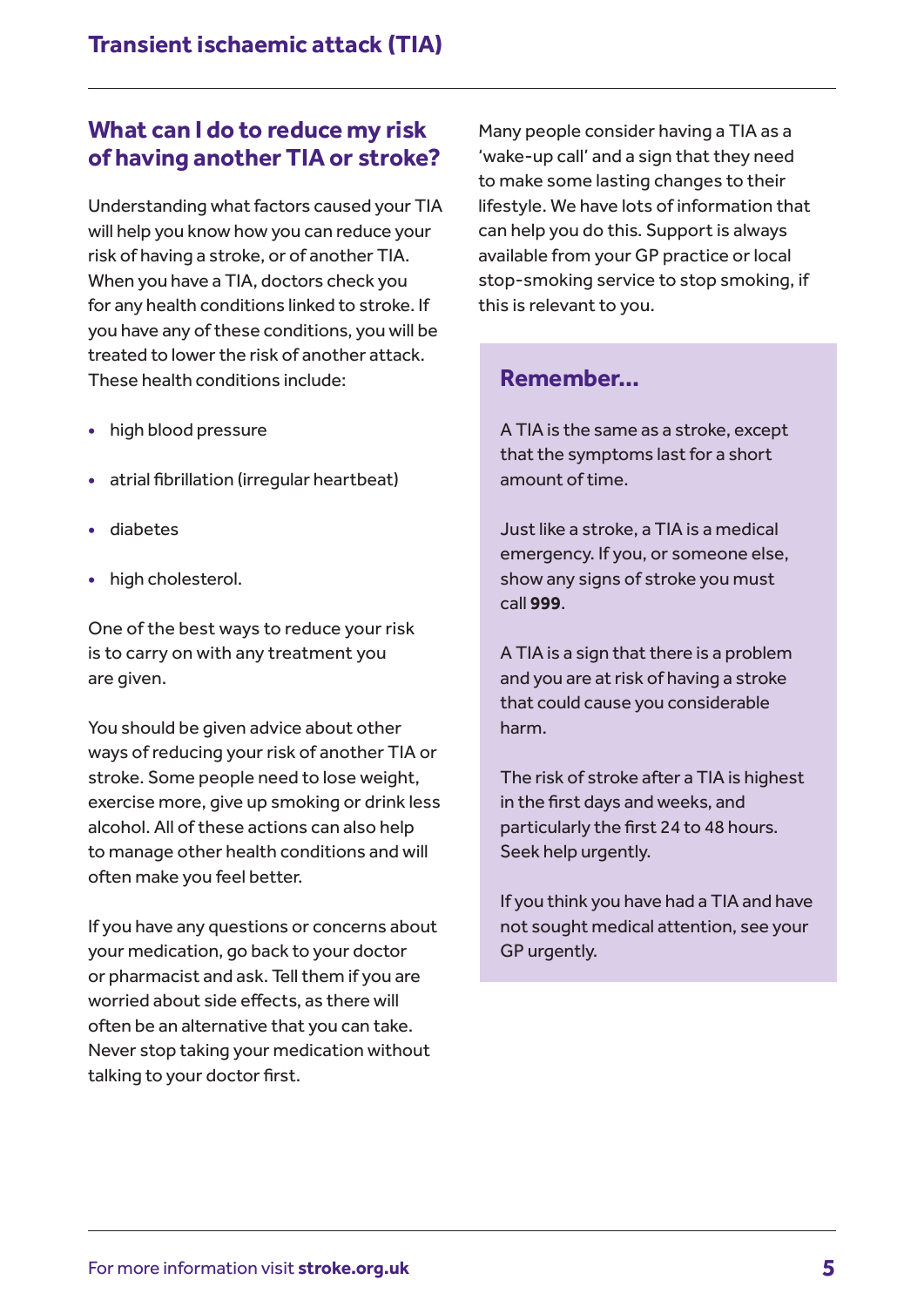# **Where to get help and information**

# **From the Stroke Association**

### **Talk to us**

Our Stroke Helpline is for anyone affected by a stroke, including family, friends and carers. The Helpline can give you information and support on any aspect of stroke.

Call us on **0303 3033 100**, from a textphone **18001 0303 3033 100** or email **info@stroke.org.uk**.

### **Read our publications**

We publish detailed information about a wide range of stroke topics including reducing your risk of a stroke and rehabilitation. Read online at **stroke.org.uk** or call the Helpline to ask for printed copies.

### **Other sources of help and information**

#### **Atrial Fibrillation Association (AFA)**

**Website**: www.heartrhythmalliance.org **Tel**: 01789 867 502 Provides information and support for people with atrial fibrillation.

### **Blood Pressure UK**

**Website**: www.bloodpressureuk.org **Tel**: 020 7882 6255 Works to lower the nation's blood pressure and tries to prevent stroke and heart disease.

### **British Heart Foundation**

**Website**: www.bhf.org.uk **Heart Helpline**: 0300 330 3311 Offers a wide range of publications on heart conditions and blood pressure. The helpline is staffed by cardiac nurses who can provide information and support on heart and health issues.

### **British Nutrition Foundation**

**Website**: www.nutrition.org.uk **Tel**: 020 7557 7930 Provides information on nutrition and healthy eating.

### **Chest, Heart and Stroke Scotland**

**Website**: www.chss.org.uk **Helpline**: 0808 801 0899 Provides information on stroke and TIA. It also runs an advice line staffed by nurses.

### **Diabetes UK**

**Website**: www.diabetes.org.uk **Careline**: 0345 123 2399 Provides information and support for people affected by diabetes.

# **Driver and Vehicle Licensing Agency (DVLA) Drivers Medical Group (England, Scotland, Wales)**

**Website**: www.gov.uk/dvla Provides information about driving if you have a medical condition. Their leaflet INF188/3, *Car or motorcycle drivers who have had a stroke or transient ischaemic attack (TIA)* outlines the rules about driving after a TIA.

# **Driver and Vehicle Agency (DVA) (Northern Ireland)**

**Website**: www.nidirect.gov.uk Provides information on what you need to do if you drive and have a medical condition.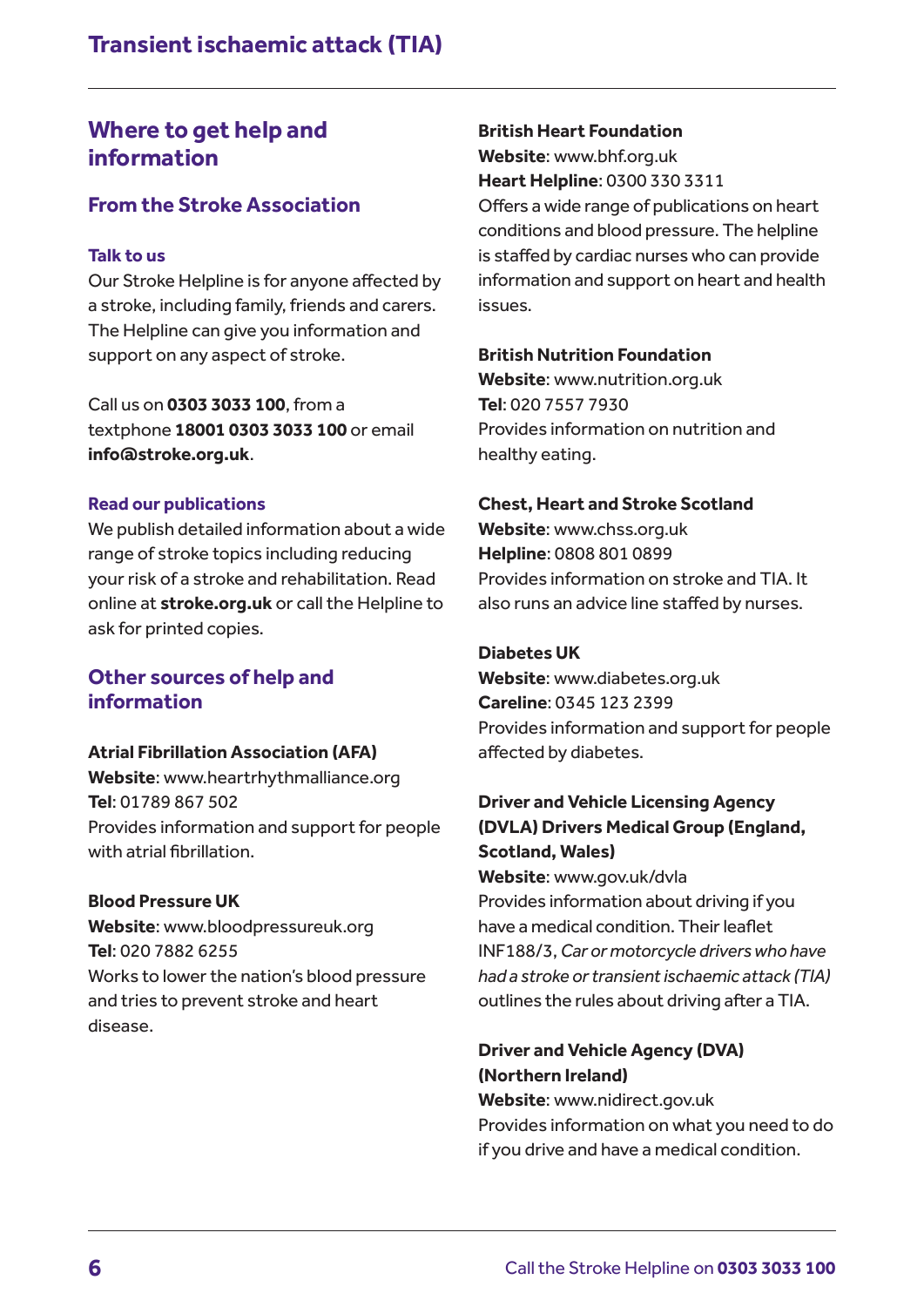# **Transient ischaemic attack (TIA)**

### **Heart UK**

**Website**: www.heartuk.org.uk **Helpline**: 0345 450 5988 Works to prevent premature deaths caused by high cholesterol. The helpline is staffed by specialist nurses and dietitians.

**NHS Choices Website**: www.nhs.uk/livewell

### **NHS Inform (Scotland)**

**Website**: www.nhsinform.scot NHS websites providing information about living a healthier lifestyle. The NHS Live Well website offers programmes to help you lose weight, eat better and do more exercise.

### **NHS Smokefree**

**Website**: www.nhs.uk/smokefree Provides information and support with stopping smoking